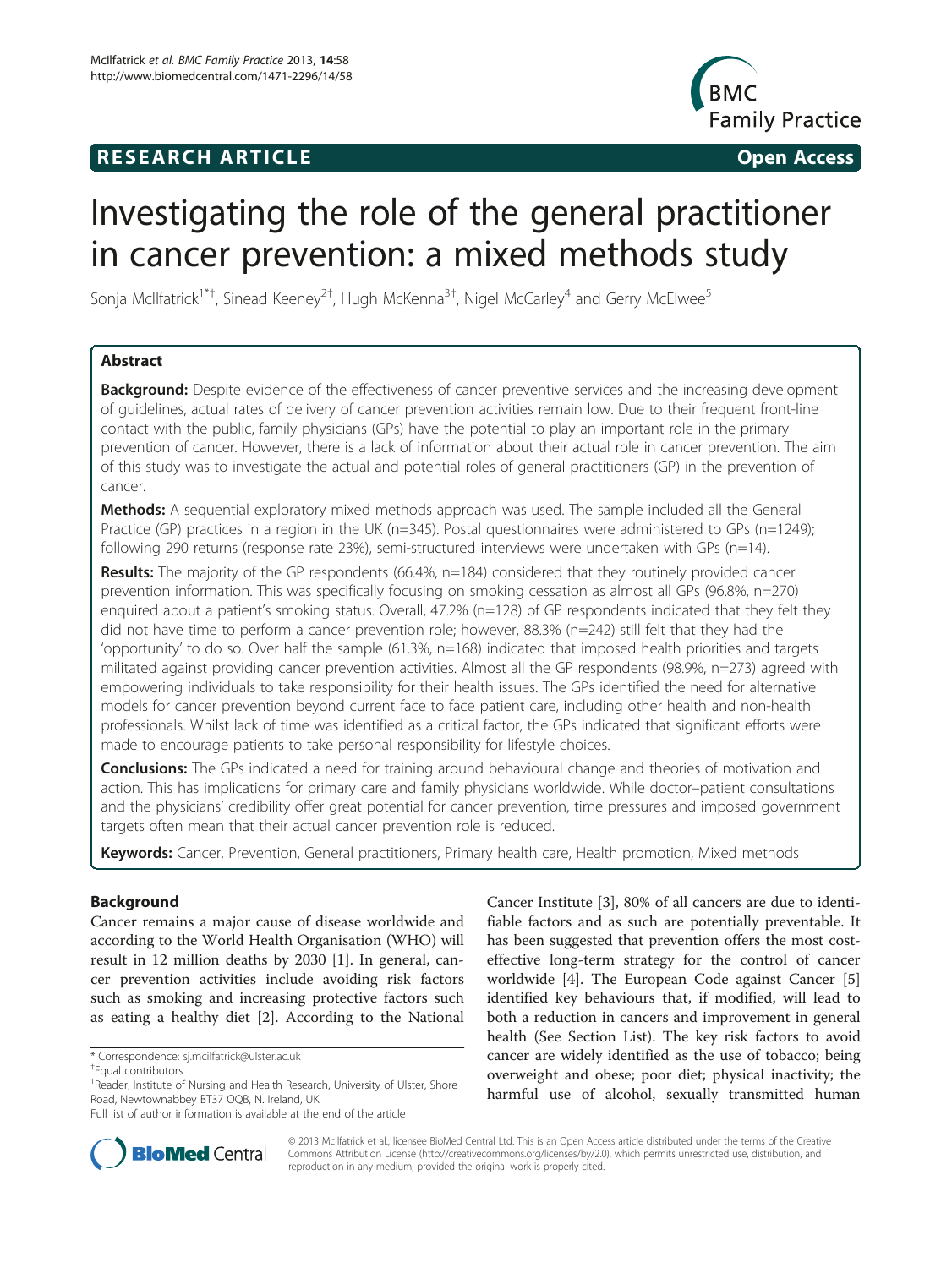papilloma Virus (HPV) occupational hazards and exposure to UV radiation [\[6-11](#page-7-0)]. Lutfiyya et al. [[12\]](#page-7-0) suggested that obesity was rapidly approaching tobacco as the leading cause of preventable morbidity and mortality. Danaei et al. [[8\]](#page-7-0) analysed data from seven million cancer deaths worldwide and estimated that 35% of cancer deaths were attributable to nine potentially modifiable behavioural and environmental risk factors. Much of the modifiable risk factor avoidance and reduction in cancer prevention have been centred on lifestyle issues and behavioural change [\[13](#page-7-0)[,14\]](#page-8-0). Cancer prevention, according to the National Cancer Institute (NCI), is both the promotion of healthy behaviours as well as the avoidance of risk factor behaviours. These concepts are inherent in health promotion theory and practice [[14,15\]](#page-8-0). It is evident that both health promotion and disease prevention are not two discreet entities but there is a significant degree of overlap between them [\[16](#page-8-0)].

# Section List: European Code against Cancer (2003)

# Healthier Lifestyle Factors

- 1. Do not smoke.
- 2. Avoid Obesity.
- 3. Undertake some brisk, physical activity every day.
- 4. Increase your daily intake and variety of vegetables and fruits: eat at least five servings daily.
- 5. Moderate consumption of alcohol: to two drinks per day if you are a man and one drink per day if you are a woman.
- 6. Care must be taken to avoid excessive sun exposure.
- 7. Apply strictly regulations aimed at preventing any exposure to known cancer causing substances.

# Public health programmes

- 8. Cervical screening women from 25 years of age.
- 9. Breast screening -women from 50 years of age.
- 10.Colorectal screening men and women from 50 years of age.
- 11.Vaccination programmes against Hepatitis B Virus infection.

It has been suggested that due to their frequent contact with the public, GPs could play an important role in primary and secondary (screening) cancer prevention [[17\]](#page-8-0). There is, however, a limited amount of empirical research on cancer prevention in primary care. Previous research about the role of primary care physicians in prevention and health promotion has been concentrated on specific topics such as attitudes to and involvement in health promotion and lifestyle counselling [[18](#page-8-0)] and perception of GPs in modifying behaviour [[19\]](#page-8-0). More recently Broton et al. (on behalf of the EUROPREV network) [\[20](#page-8-0)] undertook a large multinational study across eleven European countries (n=2082 GPS) seeking the views of GPs on prevention and health promotion in clinical practice. They found that although GPs believed they should advise preventive and health promotion activities, in practice, they were less likely to do so, reporting heavy workload/lack of time and no reimbursement as the main barriers.

Austoker [\[13\]](#page-7-0) identified nine specific barriers to GPs participation in prevention activities. These included aspects such as a lack of motivation, training, time, support, appropriate health education resources and protocols; concerns with low success rates; inadequate financial reimbursement; and a failure to use the skills of other members of the primary care team. The issue of time constraints was examined further in a study in the US, which sought to determine the amount of time required for a primary care physician (GP) to provide recommended preventive services (as per the US Preventive Services Task Force (USPSTF), to an average patient panel [[21](#page-8-0)]. They found that in order to fully satisfy the USPSTF recommendations, 7.4 hours per working day, was needed for the provision of preventive services. These authors contended that the amount of time required is overwhelming; suggesting that primary care physicians cannot achieve preventive services goals unassisted.

It has been noted that patients with cancer in the United Kingdom tend to present with more advanced disease and have poorer survival rates than many of their European counterparts [[22,23](#page-8-0)]. The most likely explanations for this are either late presentation by patients or late onward referral by general practitioners. Two systematic literature reviews [[24,25\]](#page-8-0), investigating risk factors for patient delay in presenting with common cancers have shown the predominant risk factors to be lack of awareness of the seriousness of the symptom or not recognising that the symptom could be caused by cancer. More recently, a population based survey of public awareness of cancer in the UK, [\[26\]](#page-8-0) showed that awareness was lower in males, younger adults, persons from lower socioeconomic groups and among ethnic minorities. A study carried out in Northern Ireland into the knowledge, attitudes and behaviours of people in mid-life to cancer prevention; found that participants felt that the GP should be more pro-active in the prevention of cancer, primarily through the provision of both verbal and written information [\[27\]](#page-8-0). Such evidence highlights the importance of examining the actual and potential role of GP in cancer prevention so as to help inform the future development of targeted cancer prevention strategies. The aim of this study was to investigate the actual and potential roles of the GP in the prevention of cancer.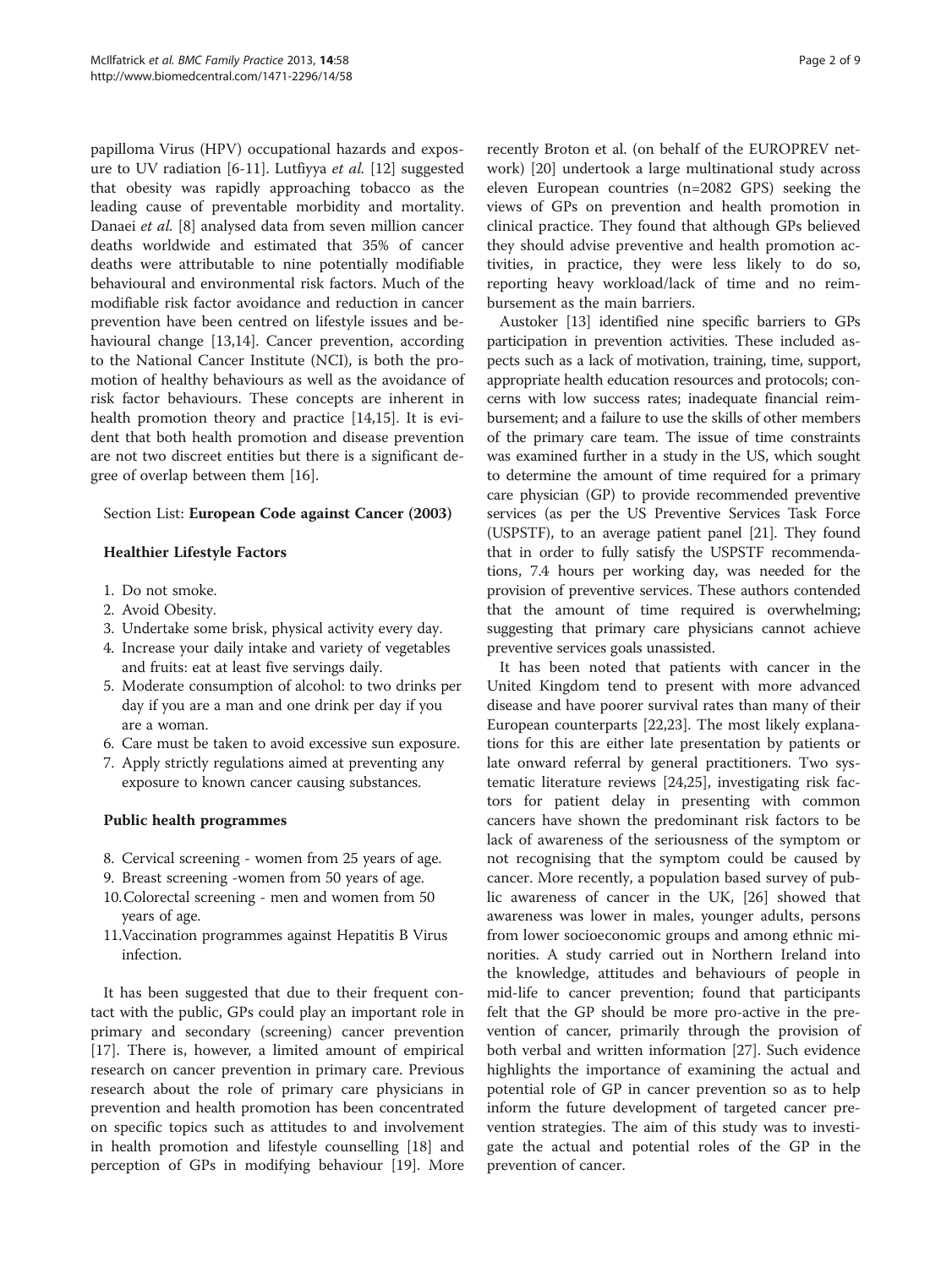#### **Methods**

The study used a sequential exploratory mixed methods approach. This was undertaken in two methodological stages: stage one a cross-sectional questionnaire survey and stage two exploratory one to one interviews.

#### Participants

Data indicated that there were a total of 364 General Practices within Northern Ireland, with a total of 1,168 GPs employed [\[28](#page-8-0)]. As this data did not include locum GPs, each practice manager was contacted to confirm the number of GPs and was sent a Practice Proforma (detailing generic practice data); and Questionnaires for GPs. This resulted in a total of 1,249 questionnaires distributed. Two rounds of follow up phone calls were made to each practice to enhance response rate.

#### Data collection

The questionnaire was developed to reflect a risk factororiented approach. Therefore, elements of the European Code against Cancer [\[5](#page-7-0)] were used as its framework. This included primarily closed response questions; response option questions, Likert scales and the inclusion of a free text 'other' category (Additional file [1](#page-7-0)). The survey respondents were asked to return a postcard independently of their completed questionnaires if they wished to take part in a follow up individual interviews. Of those who did this, fourteen participants were purposively selected for interview, allowing geographic spread (n=14). The interviews were conducted by the research fellow for the study (NMc). Emergent themes from the analysis of the stage one survey informed the interview schedule. The interview questions in stage two, focused on exploring how the participants felt the role of the GP in cancer prevention could be further developed.

#### Data analysis

Quantitative data were analysed using SPSS employing descriptive and non-parametric statistics. Qualitative data were recorded, transcribed and content analysed using the three-stage approach to data analysis suggested by Strauss and Corbin [[12\]](#page-7-0).

#### Ethical considerations

The stage one survey assured anonymity and confidentiality. However, anonymity was sacrificed for those respondents who volunteered to be interviewed in stage two, because of returning the postcard independently of their completed questionnaires their stage one responses remained confidential. Ethical approval was obtained from the Office for Research Ethics for Northern Ireland (ORECNI) prior to the beginning of the study.

#### Results

Two hundred and ninety questionnaires were returned. This constituted a representative sample response rate of 23% with a confidence level of 95% and an interval of 5.06.

### **Demographics**

Respondents were predominately male (55.6%, n=154) worked full time (72.3%, n=201) and were principal GPs (90.9%; n=250). Furthermore, 26.1% (n=72) of GPs who completed the Stage 1 questionnaire had a lead responsibility for cancer services within the practice and 20.8% (n=57) had completed a post-graduate course in cancer prevention/treatment (Table 1).

#### Actual role in cancer prevention

Each participant was asked to indicate what services they provided and how often they would typically do this. Nine broad categories (incorporating the elements of the European Code against Cancer) were identified as important in cancer prevention. These were 'general services relating to smoking; obesity; physical activity; diet; alcohol; exposure to UV rays; cervical screening; and 'other services'. Figure [1](#page-3-0) highlights the percentage of services GPs would routinely provide for their patients. In general, GPs tended to focus mostly on the smoking behaviour of patients and the provision of cervical screening with a small input into advice in relation to UV exposure (17.9%). It was found that most GPs respondents (66.4%, n=184) considered that they routinely practised cancer prevention, with 31.8% of respondents routinely providing written information.

This position was supported from the analysis of stage two qualitative data and is reflected in the following comment:

"We see people here running with four or five chronic illnesses, do you know. Maybe they're not thinking of cancer. They're thinking of keeping everything else on,

#### Table 1 Demographic details

|              | GP    |     |
|--------------|-------|-----|
|              | $\%$  | N   |
| Female       | 44.4% | 123 |
| Male         | 55.6% | 154 |
| Full time    | 72.3% | 201 |
| Part-time    | 27.7% | 77  |
| Principal GP | 90.9% | 250 |
| Salaried GP  | 3.3%  | 9   |
| Retained GP  | 0.4%  | 1   |
| Locum GP     | 5.5%  | 15  |

 $N = 277$ .

Stated returns were 290 with 8 not being able to be used- 282.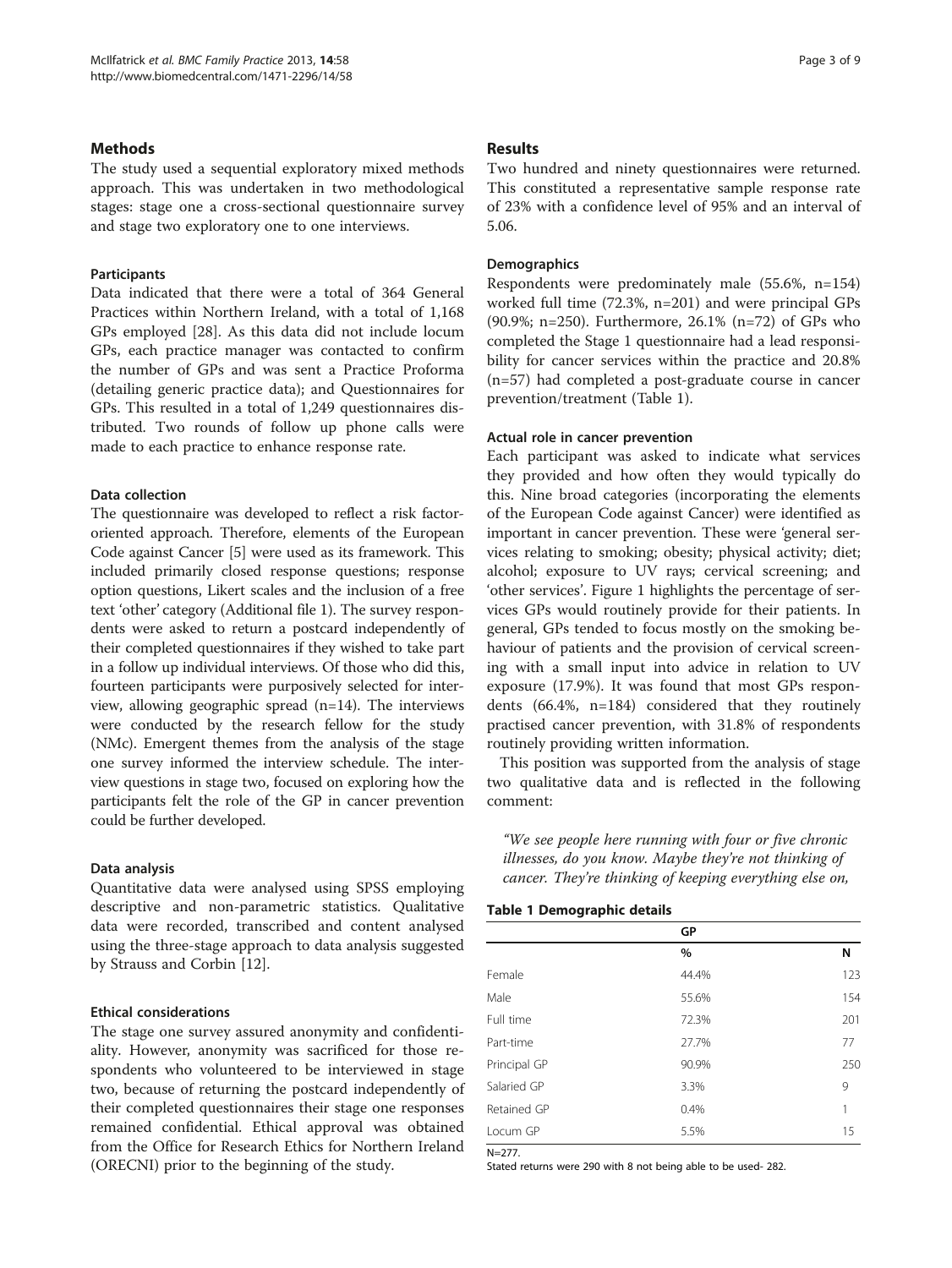

<span id="page-3-0"></span>

you know, you have your COPD, then the diabetic and they're overweight, and as you say, they're anxious, they're depressed. They want to go to counselling, you know. It's prioritising a lot of that, and I suppose cancer prevention drops down when you have a lot of co-morbidity" (GP6)

#### The provision of cancer avoidance services

The results from the questionnaire showed that most cancer prevention activities that take place in primary care address many of the risk factors associated with maintaining a healthy lifestyle. For example, when explicitly managing general patient issues around obesity, diet, alcohol consumption, physical exercise and smoking behaviours, the principal risk factors for cancer are also being addressed implicitly.

# Services related to smoking

Almost all GPs (96.8%, n=270) enquired about a patient's smoking status. To reduce patients' smoking 86.6% (n=240) reported routinely providing pharmacological help, 64.3% (n=176) routinely providing brief advice clinics and specialist support clinics (57.8%, n=159). In keeping with the responses from the Stage 1 questionnaires, the primary intervention specifically aimed at cancer prevention was consistently reported to be related to smoking cessation.

"The big thing that we would advocate is smoking cessation. That's the main cancer causing drug as such, so all our patients are actively encouraged to stop smoking" (GP11)

"I think it's also partly driven by our indicators, our QOF – (quality and outcome framework) has built into it, an incentive to establish everybody's smoking status, if they smoke, establish it every 18 months you have to keep asking them and keep recording them". (GP4)

#### Services related to obesity, diet and physical activity

The majority (77.8%; n=217) of the GP respondents routinely measured the BMI of patients. However, 37.3% (n=104) did not provide information on the relationship between obesity and cancer. GP respondents were less engaged in enquiring about a patient's physical activity levels on a routine basis with only 55.8% (n=154) doing so. Related to this, 51.5% (n=152) did not provide any information linking physical activity and cancer. Overall, 55.4% (n=154) of GP respondents routinely asked about the patient's diet and notably, 32.1% (n=89) did not provide patients with literature relating to diet and cancer prevention. Lack of demand and/or lack of resources were perceived as the main reason for not engaging in these activities.

It is also of note that patients frequently presented with co-morbidities and this influenced the focus on cancer prevention. As one GP interviewee explained:

"we see people here running with four or five chronic illnesses, do you know. Maybe there're not thinking of cancer. They're thinking of keeping everything else on, you know, you have your COPD, then the diabetic and they're overweight, and as you say, they're anxious, they're depressed. They want to go to counselling, you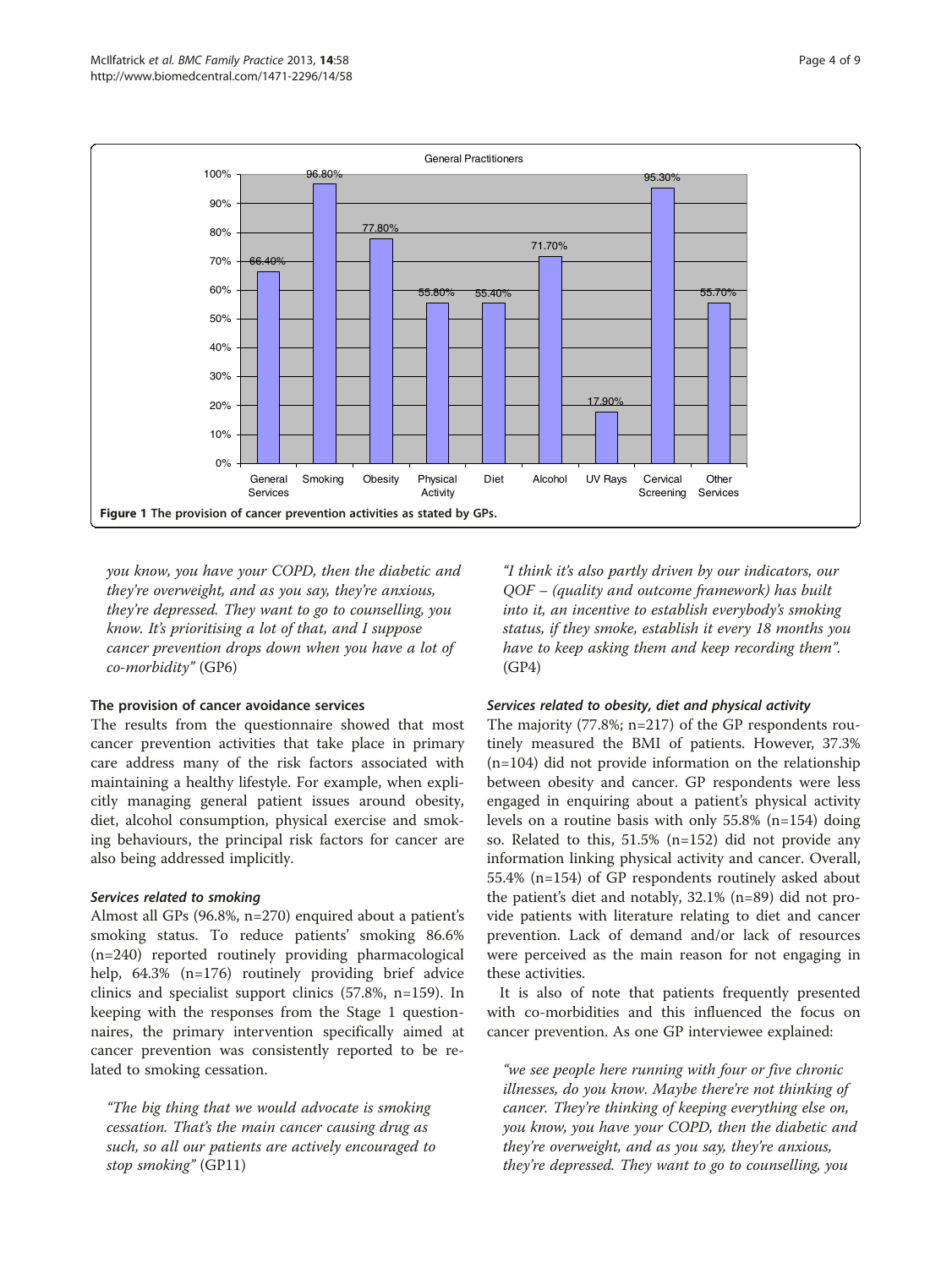know. It's prioritising a lot of that, and I suppose cancer prevention drops down when you have a lot of co-morbidity" (GP6)

#### Services relating to screening

The provision of cervical screening services to women is largely a routine procedure with 95.3% (n=266) of GP respondents promoting it. Overall, 75% (n=210) of GP respondents indicated that they did so routinely and 19.3% (n=54) did so sometimes. The majority of GPs (55.3%) also routinely promoted active screening for cancers other than cervical cancers.

#### Barriers & facilitators to cancer prevention role

Overall, 47.2% (n=128) of GP respondents indicated that they felt they did not have time to perform a cancer prevention role; however, 88.3% (n=242) still felt that they had the 'opportunity' to do so. Over half the sample (61.3%, n=168) indicated that government imposed health priorities and targets militated against having a cancer prevention role.

GP interviewees indicated that time dictates that their primary role is more focused on treating presenting problems rather than preventing future ill-health. They maintained that cancer prevention activities are unplanned and opportunistic, for example:

"I think the nature of the job is more intervention treatment focussed........I don't think GPs think preventionally. I think GPs think in terms of treatment interventions. So in other words, prevention isn't a priority for GPs. But I think they take opportunities that arise, to communicate a prevention message" (GP5)

"Time, it's always time. Ten minute slot – people coming in with a whole variety of problems. It's very hard to allocate that time as well for prevention" .........."prevention isn't a priority for GPs. But I think they take opportunities that arise, to communicate a prevention message"........."we are pro-active, but it's in an opportunistic way" (GP6)

Almost all GP respondents (98.9%, n=273) approved of empowering individuals to take responsibility in making decisions regarding health issues with 64.1% (n=177) strongly agreeing to this role. Overall, 98.9% (n=271) agreed that individuals should be provided with information about better lifestyle choices with 88.4% (n=244) stating that this should be coordinated, offering equality of access to all (91.6%, n=252).

# The potential role of GP in the prevention of cancer

In Stage two the respondents were asked to identify areas for further development of their cancer prevention

role (Table [2\)](#page-5-0). Most were in agreement that there was a need to develop further the cancer prevention role. Overall, 79.3% (n=218) were supportive of additional inter-professional practice-based training with 72% (n=198) advocating a link into a strategic plan at a practice level. 78.8% (n=215) of GPs stated that other staff could be developed to make a valued contribution to cancer prevention. This included having better links with outside agencies (69.8%; n=192) and developing a more active role for nurses in cancer prevention within the community (71.6%; n=195).

"They (Practice Nurses) tend to have more time with the patients and they tend to work with patients in an educational role, rather than a GP does" (GP5)

"I would see it more maybe that the nurses could take on that (cancer prevention), in some role ........because we (GPs) deal with the illnesses, nurses deal with the more preventative and education roles" (GP9)

In essence, UK GPs are business people and over 65% (n=180) of respondents still felt that the lack of financial incentives for cancer prevention was an issue. Most respondents [77.8% (n=214) felt that better online access to cancer prevention resources would help develop their role.

# Perceived responsibility, knowledge and acceptability of a GP cancer prevention role

Almost all GPs surveyed (92.7%; n=256) were very positive about their responsibility for having a cancer prevention role, with 67.4% (n=186) indicating that they had a responsibility to screen high risk cancer groups. Less than half 48.9% (n=134) disagreed that they spend too much time on the treatment of cancer rather than providing cancer prevention interventions. While 74.6% (n=205) indicated that they felt confident to educate patients about cancer prevention, over half (n=65.6%, 181) felt that they themselves required up-to-date information on cancer prevention strategies. In total, 60% (n=165) indicated that they required a better understanding of the process of changing patients' opinions and behaviours (Table [3\)](#page-5-0).

Results suggested that GPs appear ambivalent as to whether they could alter a patient's lifestyle, with 40.3% (n=112) agreeing that patient's behaviours are established and difficult to change. Overall, 63.8% (n=182) believed that patients found them a valuable source of information on to cancer prevention. A sizeable minority (35.4%, n=98) felt that, if they took a proactive approach to cancer prevention, this would cause an increase in patient anxiety. Nevertheless, 54.5% (151) of the sample indicated that if they provided advice on the risk of cancer, such advice would not be followed.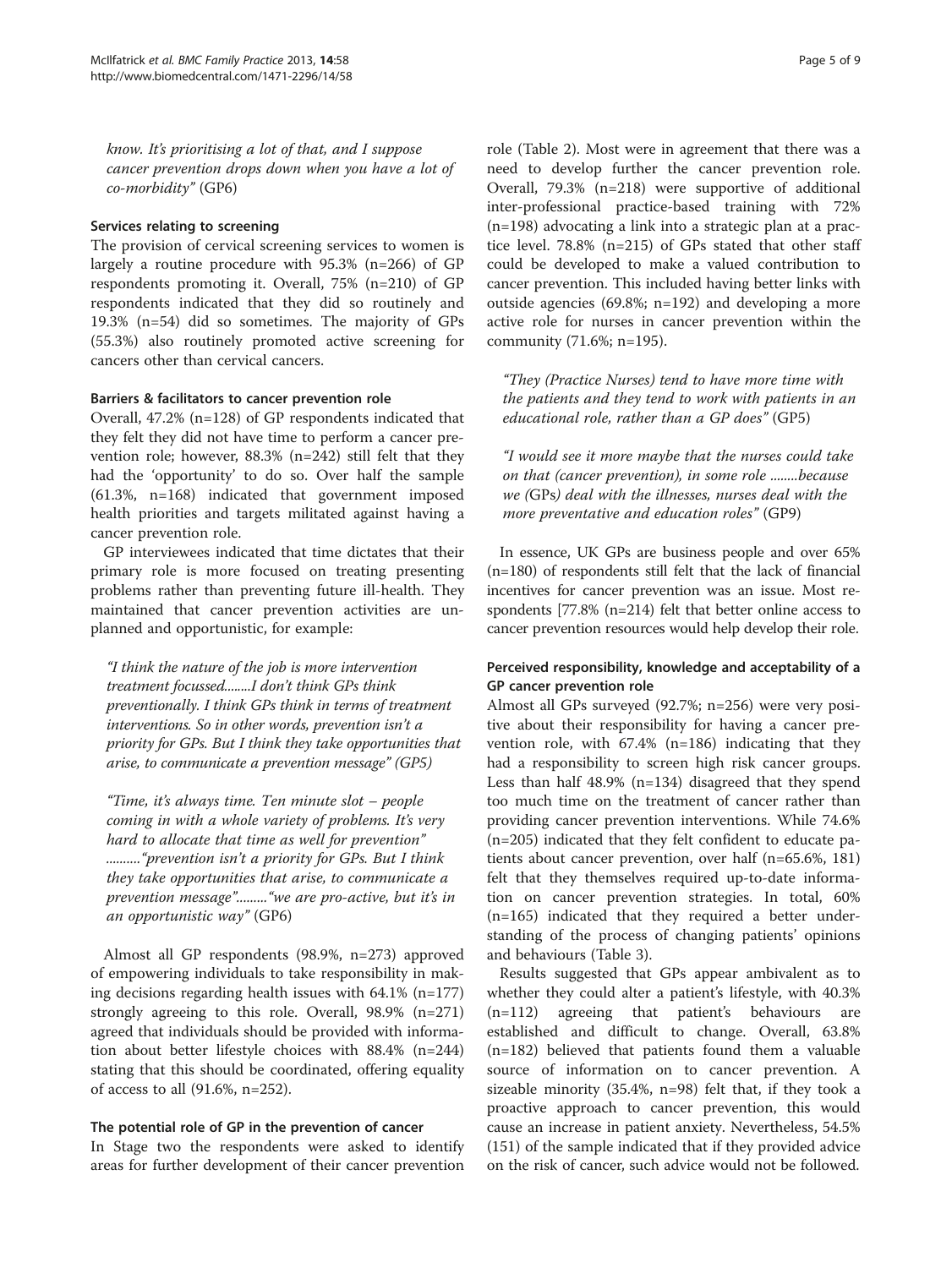#### <span id="page-5-0"></span>Table 2 Potential role of GP in cancer prevention

|                                                                                             | <b>Strongly</b><br>agree | Agree            | No<br>opinion  | <b>Disagree</b> | <b>Strongly</b><br>disagree |
|---------------------------------------------------------------------------------------------|--------------------------|------------------|----------------|-----------------|-----------------------------|
| Empowering individuals to make their own decisions about health issues                      | 64.1% (n=177)            | 34.8% (n=96)     | $0.7\%$ (n=2)  | $0.4\%$ (n=1)   | $0\%$ (n=0)                 |
| Offering advice to inform individuals about better lifestyle choices                        | $66.8\%$ (n=183)         | $32.1\%$ (n=88)  | $0.7\%$ (n=2)  | $0.4\%$ (n=1)   | $0\%$ (n=0)                 |
| Working with local communities to empower them to make decisions<br>about lifestyle choices | $22.3\%$ (n=61)          | 39.9% (n=109)    | 27.1% (n=74)   | $8.8\%$ (n=24)  | 1.8% (n=5)                  |
| Ensuring a co-ordinate cancer prevention approach within the practice?                      | 34.4% (n=95)             | 54.0% (n=149)    | $9.1\%$ (n=25) | $2.5\%$ (n=7)   | $0\%$ (n=0)                 |
| Identifying patients at risk?                                                               | 54.7% (n=155)            | $43.1\%$ (n=119) | $1.4\%$ (n=4)  | $0.7\%$ (n=2)   | $0\%$ (n=0)                 |
| Ensuring equality of access to cancer prevention interventions?                             | $51.6\%$ (n=142)         | $40.0\%$ (n=110) | $4.7\%$ (n=13) | 1.8% (n=5)      | 1.8% (n=5)                  |

This was supported by comments from the interviews:

"If they want to change, they will be receptive, but as you know, a lot of people are totally rigid in their way of life and have no interest"............"I think the majority of the patients would respond, you know. I think if you sit and give the patient a bit of time, and you know, take their concerns seriously and respond, I think a majority of patients will respond positively" (GP3) "They still have to have the motivation themselves to do it. But I think it does  $-$  if you keep on, it's like the water dripping on the stone, keep on with it, I think they do listen. (GP8)

The majority of GPs in this study considered that they had a clear role in cancer prevention, albeit within a

**Discussion** 

wider health promotion agenda, focusing specifically on smoking cessation and cervical screening. The main reason cited for this limitation in their role was time constraints and imposed government targets. Despite this, the GPs in this study also considered that the primary care consultation did provide a good opportunity for cancer prevention activity and that there is potential to develop cancer prevention within this setting, acknowledging the need for alternative models of cancer prevention provision.

Disease prevention and health promotion are recognised tasks in the daily practice of all general practitioners (GPs) [[29](#page-8-0)]. A recent suggested definition of general practice emphasized the role of GPs in prevention, stating that "the general practitioner engages with autonomous individuals across the fields of prevention, diagnosis, cure, care and palliation using and integrating the sciences of

#### Table 3 Perceived responsibility, knowledge and acceptability of GP cancer prevention role

| Responsibility                                                                                       | <b>Strongly</b><br>agree | Agree           | No<br>opinion   | <b>Disagree</b> | <b>Strongly</b><br>disagree |
|------------------------------------------------------------------------------------------------------|--------------------------|-----------------|-----------------|-----------------|-----------------------------|
| GPs should try and provide cancer prevention                                                         | 29.3% (n=81)             | 63.4% (n=175)   | $3.6\%$ (n=10)  | $3.6\%$ (n=10)  | $0\%$ (n=0)                 |
| GPs spend too much time on the treatment of cancer rather than<br>providing cancer prevention        | $4.0\%$ (n=11)           | 20.8% (n=57)    | 26.3% (n=72)    | 45.6% (n=125)   | $3.3\%$ (n=9)               |
| GPs have a responsibility to screen high-risk cancer groups                                          | 14.9% (n=41)             | 52.5% (n=145)   | 17.4% (n=48)    | $12.0\%$ (n=33) | $3.3\%$ (n=9)               |
| Knowledge                                                                                            | <b>Strongly</b><br>agree | Agree           | No<br>opinion   | <b>Disagree</b> | <b>Strongly</b><br>disagree |
| I have sufficient knowledge to educate clients about cancer prevention                               | $11.3\%$ (n=31)          | 63.3% (n=174)   | 15.3% (n=42)    | $9.1\%$ (n=25)  | $1.1\%$ (n=3)               |
| I require up-to-date information on cancer prevention strategies                                     | $10.9\%$ (n=30)          | 54.7% (n=151)   | 17.0% (n=47)    | 16.7% (n=46)    | $0.7\%$ (n=2)               |
| I require a better understanding of how to change opinions regarding<br>cancer prevention            | $6.9\%$ (n=19)           | 53.1% (n=146)   | 20.7% (n=57)    | $17.5\%$ (n=48) | $1.8\%$ (n=5)               |
| <b>Perceived Acceptability</b>                                                                       | <b>Strongly</b><br>agree | Agree           | No<br>opinion   | <b>Disagree</b> | <b>Strongly</b><br>disagree |
| Patients are very set in their ways and do not want to change                                        | $4.0\%$ (n=11)           | 36.3% (n=101)   | $11.9\%$ (n=33) | 46.8% (n=130)   | $1.1\%$ (n=3)               |
| Patients do not like the GP to meddle in their private life                                          | $2.5\%$ (n=7)            | $16.2\%$ (n=45) | 15.5% (n=43)    | 62.5% (n=173)   | $3.2\%$ (n=9)               |
| Patients do not approach their GP for advice on cancer prevention                                    | $1.8\%$ (n=5)            | 25.7% (n=71)    | $8.7\%$ (n=24)  | 62.0% (n=171)   | $1.8\%$ (n=5)               |
| GPs may increase anxiety in the patient population by undertaking<br>cancer prevention activities    | $2.5\%$ (n=7)            | 32.9% (n=91)    | $15.5\%$ (n=43) | 45.5% (n=125)   | 4.0% $(n=11)$               |
| After consultation with a client on cancer risk, I don't think they will<br>follow my recommendation | $2.2\%$ (n=6)            | $11.2\%$ (n=31) | 32.1% (n=89)    | 51.3% (n=142)   | $3.2\%$ (n=9)               |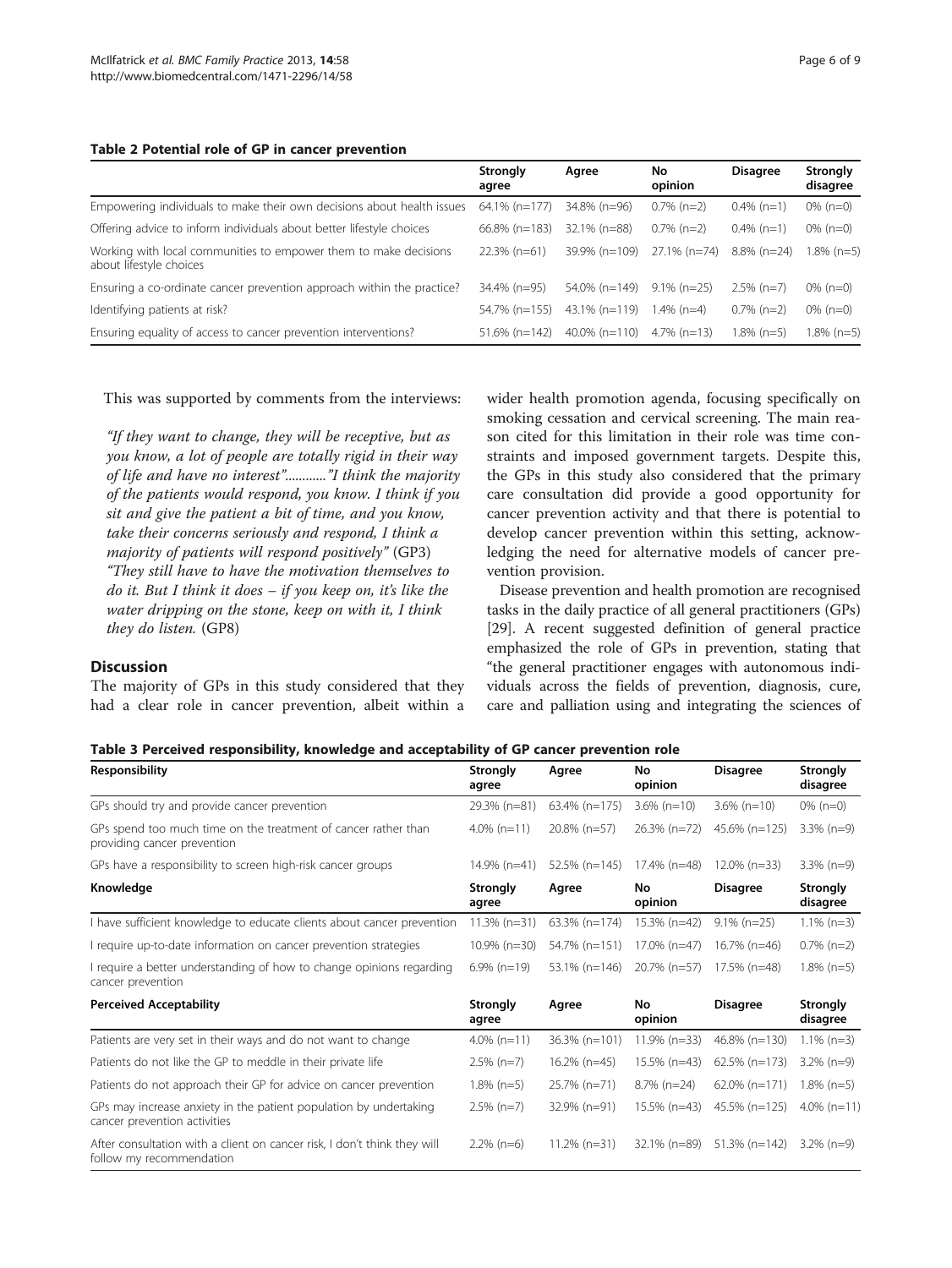biomedicine, medical, psychology and medical sociology" [[30](#page-8-0)]. It can be argued that this indicates a need for not only ensuring that preventive health care is part of everyday practice in primary care but also the importance of developing an increasing understanding of biopsychosocial approaches to health care. This need for a re-orientation towards prevention also fits with the increasing evidence that recommendations from family practitioners can increase substantially the likelihood of patients undertaking preventive activities [[31](#page-8-0)], alongside the view that a lack of such recommendations has been linked with patient noncompliance [\[32\]](#page-8-0). Despite this call for a possible reorientation towards prevention, the findings also indicated that GPs considered that they were primarily interventionist rather than preventionist in their clinical practice. The main reason cited was the need to address the patients' problems at consultation and that the time available limited the opportunity to engage in prevention activities, unless directly linked to the presenting problem.

The findings showed that the principal activities undertaken by GPs and explicitly linked to cancer prevention were smoking cessation and cervical screening. Whilst this finding in relation to smoking cessation, is similar to other studies that have examined both GPs and nurses in primary care [[17](#page-8-0),[33](#page-8-0)] a significant issue is that caution is needed to ensure this moves beyond merely routinistic practice and that GPs don't consider such discussions too time-consuming and ineffective [[34\]](#page-8-0). This is vital in light of the evidence, where tobacco use is recognised as the single most important risk factor for cancer [\[6\]](#page-7-0). It was also noted that whilst the majority of GPs in this study did address the other important risk factors for cancer e.g. alcohol consumption, obesity, diet and physical exercise, there was a substantial sample of GPs who did not provide information on these factors, despite the importance of these risk factors having been previously identified in the literature [[6,8-11\]](#page-7-0). This is a significant issue as perhaps GPs may not be convinced by the evidence base on these risk factors. For example, Broton et al's [[20\]](#page-8-0) multinational European survey, found that more than half of the GPs were sceptical of helping patients decrease alcohol consumption, achieve or maintain normal weight and practice regular physical exercise. McAvoy [[35](#page-8-0)], however, contended that this scepticism around helping patients' achieve lifestyle changes could be alleviated following the provision of education, advice and support for general practitioners.

The two main barriers identified for the actual and potential role of the GP in cancer prevention were remuneration and issues related to workload and time. Whilst the importance of these factors are not new and have been previously identified as the most important barriers for overall health promotion in primary care in a World Health Organisation survey of over 2300 GPs in 16 countries [[36\]](#page-8-0), of significance is that the evidence base on the importance of remuneration is inadequate. This is further compounded by the complexity of health care systems making international comparisons difficult. In order to try to address this, Dahrouge et al. [\[37](#page-8-0)] examined the impact of remuneration and organisational factors on completing preventive activities in primary care settings. They undertook a cross sectional survey to compare the delivery of preventive services by practices (n=137 practice; 288 family physicians) in four different primary care funding models in Canada. They found that no funding model was clearly associated with superior preventive care. Rather factors such as physician characteristics and practice structure were stronger predictors of performance. For example, practices with one or more female physicians, a smaller patient load and an electronic reminder system had superior prevention scores. This raises some questions around the rhetoric of the importance of remuneration as an important barrier for cancer prevention activities in primary care and the need to balance this with other factors such as practice structure and physician characteristics.

It was also noted that whilst the cancer prevention activities performed by GPs were viewed as opportunistic, the GPs considered that the primary care consultation did provide a good opportunity for cancer prevention activity. This reflects international research indicating that that consultations in primary health care are "ideal for health promotion" [\[38](#page-8-0)]. Almost all GPs in this study agreed with empowering individuals to take responsibility for making decisions regarding health issues and providing patients with information about better lifestyle choices. While identifying lack of time as a critical limiting factor, the GPs indicated that significant efforts were and should be made to encourage patients to take personal responsibility for lifestyle choices and changing their behaviours. However, the GPs indicated a need for training around behavioural change, specifically on theories of motivation and action. The development of such activities raises questions around alternative models that extend beyond the current model of face to face patient care. These include possibilities around group activities, the use of technology and other forms of information, social media and social network sites may offer significant potential to inform and influence health behaviours in cancer prevention but this remains an area that is underexploited. Furthermore, other alternatives could include developing the role of both clinical and nonclinical professionals (such as health educators and dietician counsellors) working together to provide both illness care and wellness care respectively and concurrently. The findings also indicated that GPs perceived nurses to be better placed to provide cancer prevention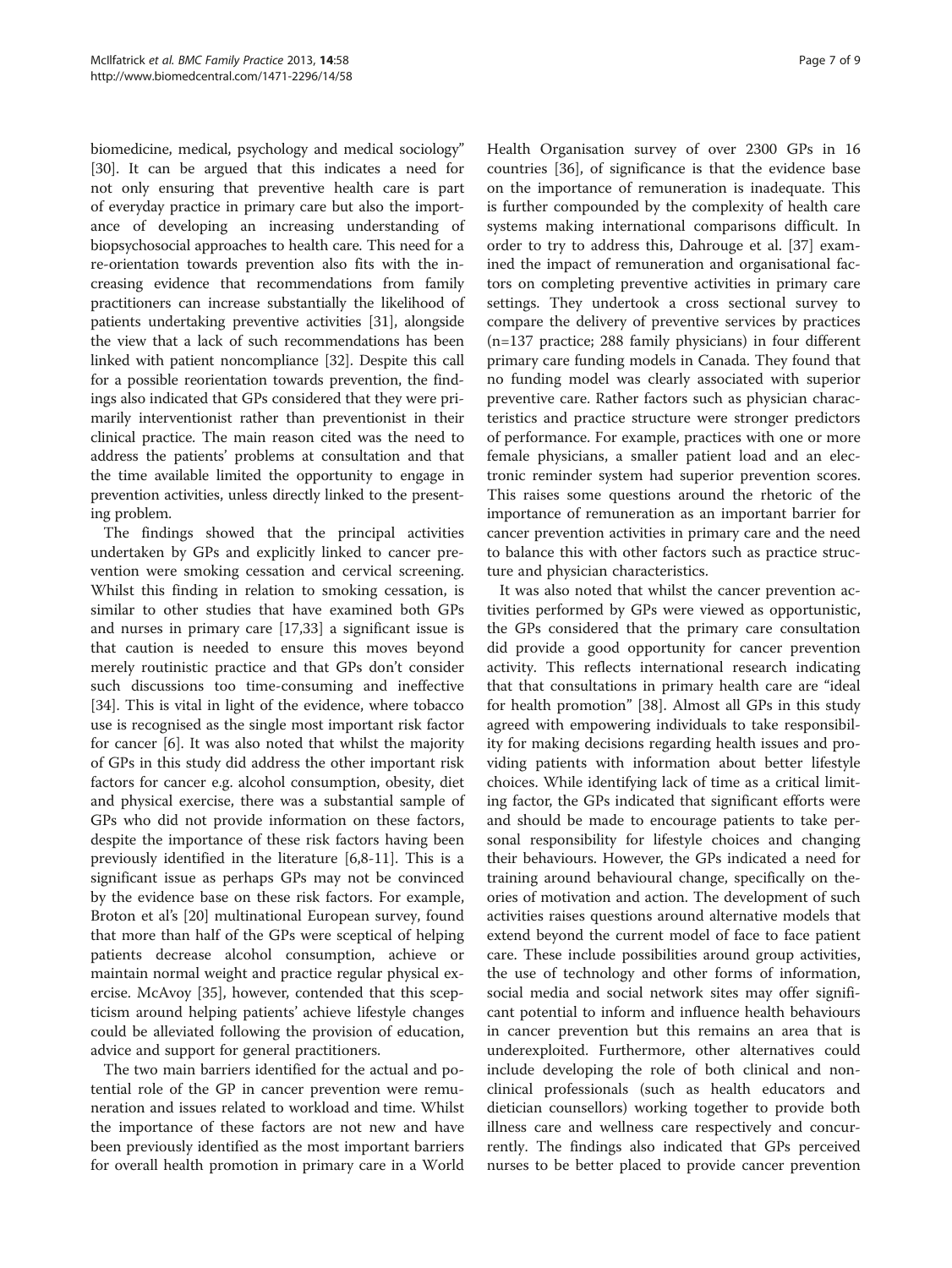<span id="page-7-0"></span>activities. This form of practice will require the development of new relationships between GPs and nurse practitioners that build on their complementary strengths with a clearer focus on which services can be best provided, and by whom [[39](#page-8-0)].

# Limitations

The limitations of self report surveys need to be acknowledged, recognising that it was possible the GPs responded in ways that reflected best practice rather than what they actually do. Also the response rate of 23% needs to be acknowledged. Nevertheless, it can be argued that this does reflect the experience of other research undertaken in primary care and the questionnaires were subjected to power analysis in order to confirm that the level of returns would reasonably reflect the population under study. Other potential limitations associated with the method of data collection also need acknowledge and the potential for the use of electronic questionnaires was considered. However, following some key stakeholder interviews at the start of the study it was it was decided to issue all questionnaires through the Practice Manager in each general practice. Whilst this was undertaken as a measure to increase response rate it needs to be acknowledge that this may have actually reduced the response rate as it is possible the practice manager's delayed the distribution of the questionnaires.

# Conclusions

Findings from this study indicated that GPs perceive themselves as providing an important role in cancer prevention. This was focused primarily on primary prevention such as smoking cessation within the context of a wider health promotion agenda as well as secondary prevention with the provision of cervical screening. Evidence from this study confirms that GPs are primarily interventionist in their clinical practice and cancer prevention activities are generally opportunistic. While acknowledging that cancer prevention is an integral part of the role of GPs lack of time and remuneration were consistently identified as critical limiting factors. Nevertheless the importance of remuneration as an important barrier for cancer prevention activities in primary care can be questioned as there is a need to balance this with other factors such as practice structure and physician characteristics. The study provided important insights into the potential role of the GP in cancer prevention as seeking to empower and motivate individuals to take responsibility for their own health and make more informed lifestyle choices. It is important to acknowledge, however, that surveys such as this are in large part based on self reporting, and may reflect what GPs think they do or should do. It can be argued that more objective evidence (e.g., chart audits) is needed to see what GPs actually do in practice.

# Additional file

[Additional file 1:](http://www.biomedcentral.com/content/supplementary/1471-2296-14-58-S1.doc) Factors affecting the actual and potential role of the General Practitioners in the prevention of cancer.

#### Competing interests

The authors declare that they have no competing interests.

#### Authors' contributions

SMc contributed to conception and design and drafting of manuscript; SK contributed to conception, design and revising manuscript; HMC contributed to conception, design, interpretation of data and review of manuscript; NMc contributed to data collection, analysis and interpretation of data; GMc contributed to conception and review of manuscript and report. All authors read and approved the final manuscript.

#### Acknowledgements

The contribution of the members of the Research Advisory Group, the General Practitioners and Primary Care Nurses who contributed to the research study is gratefully acknowledged. The research funder, Cancer Focus NI (formerly Ulster Cancer Foundation, are also gratefully acknowledged.

#### Funding

This project was funded by Cancer Focus NI (formerly Ulster Cancer Foundation).

#### Author details

<sup>1</sup> Reader, Institute of Nursing and Health Research, University of Ulster, Shore Road, Newtownabbey BT37 OQB, N. Ireland, UK. <sup>2</sup>Senior Lecturer, Institute of Nursing Research and Health, University of Ulster, Ulster, N. IrelandUK. <sup>3</sup>Prof Hugh McKenna, Pro Vice Chancellor Research & Innovation, University of Ulster, Ulster N. Ireland, UK. <sup>4</sup>Dr Nigel McCarley, Research Associate, Institute of Nursing and Health Research, University of Ulster, Ulster N. Ireland, UK. 5 McIlwee, G Head of Cancer Prevention, Cancer Focus NI, Ulster N. Ireland, UK.

#### Received: 11 January 2013 Accepted: 24 April 2013 Published: 7 May 2013

# References

- 1. World Health Organisation: Fact sheet number 297. Switzerland: World Health Organisation; 2011.
- 2. National Cancer Institute: Cancer Prevention Information. 2006. [http://www.](http://www.nci.nih.gov/cancerinfo/pdq/prevention) [nci.nih.gov/cancerinfo/pdq/prevention](http://www.nci.nih.gov/cancerinfo/pdq/prevention) (accessed 05/09/06).
- 3. National Cancer Institute: Fact Sheets: prevention. 2006. [http://www.cancer.](http://www.cancer.gov/cancertopics/factsheet/prevention) [gov/cancertopics/factsheet/prevention](http://www.cancer.gov/cancertopics/factsheet/prevention) (accessed 7/12/12).
- 4. World Health Organisation Cancer Control Programme: Strategies that prevent, cure and Care Switzerland. 2006.
- 5. European Code against Cancer Italy: European Code against Cancer Italy. 2003.
- 6. World Health Organisation Action Plan (2008–2013) for the Global Strategy for the Prevention and Control of Non Communicable Disease. Geneva, Switzerland: World Health Organisation; 2008.
- World Health Organisation: Are the number of cancer cases increasing or decreasing in the world? Ask the Expert Switzerland; 2008.
- 8. Danaei G, Vander Hoorn S, Lopez D, Murray CJL, Ezzati M: Causes of cancer in the world: comparative risk assessment of nine behavioural and environmental factors. Lancet 2005, 366:1784–1793.
- 9. Lagiou P, Trichopoulos D, Adami H: Epidemiology in the Identification of Cancer Causes. In The Cancer Handbook. Edited by Alison MR. New Jersey: John Wiley & Sons; 2005. chapter 19.
- 10. Arnand P, Kunnumakara AB, Sundaram C, Kuzhuvelil BH, Tharakan ST, Lai OS, Sung B, Aggarwal BB: Cancer is a preventable disease that requires major lifestyle changes. Pharm Res 2008, 25(9):2097–2116.
- 11. Boyle P, Levin B: World Cancer Report. France: International Agency For Research On Cancer; 2008.
- 12. Strauss A, Corbin J: Basics of qualitative research: Grounded theory procedures and techniques. Newbury Park, CA: Sage; 1990.
- 13. Austoker J: Cancer Prevention in. Primary Care London: British Medical Journal Publishing Group; 1995.